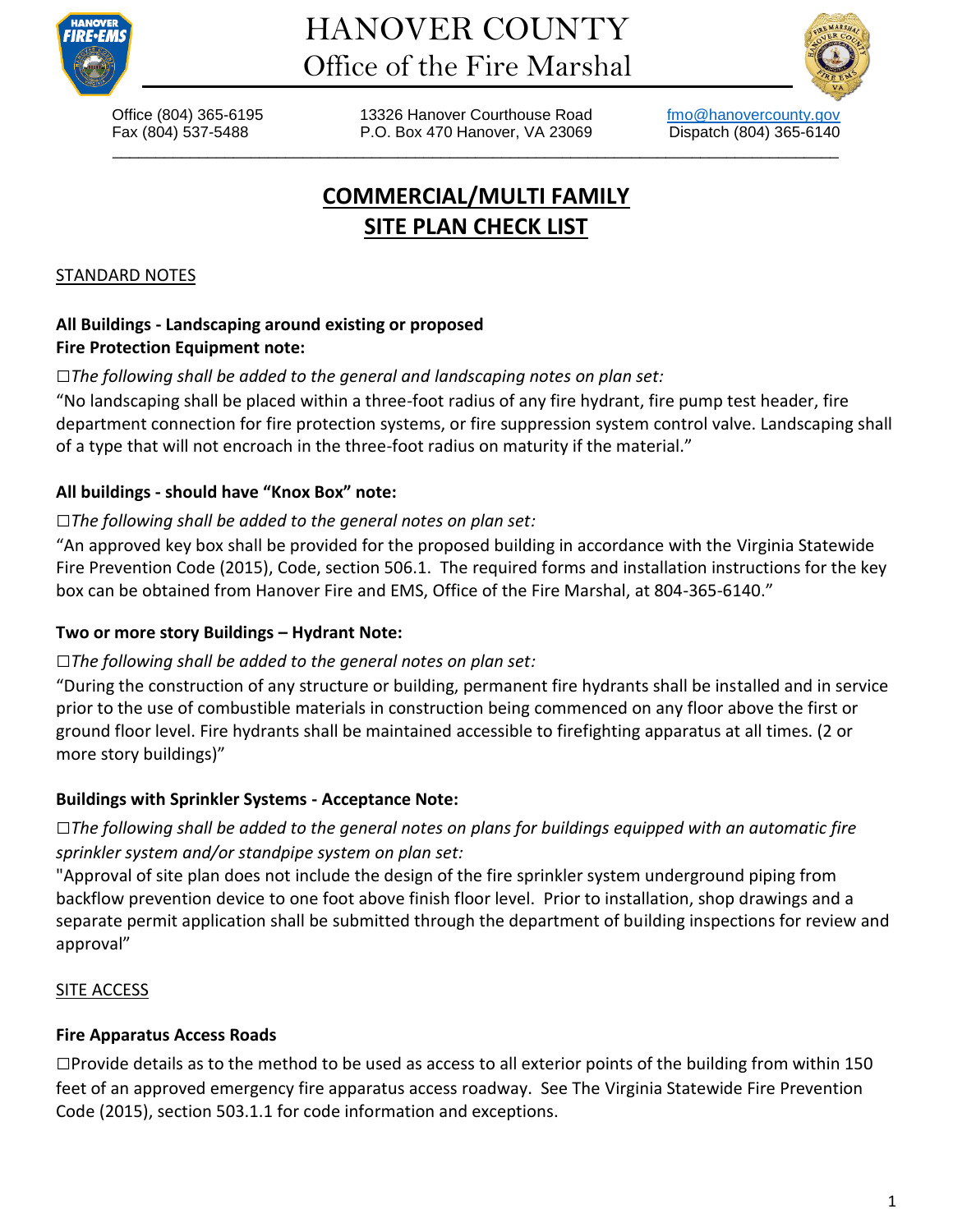

# HANOVER COUNTY Office of the Fire Marshal



\_\_\_\_\_\_\_\_\_\_\_\_\_\_\_\_\_\_\_\_\_\_\_\_\_\_\_\_\_\_\_\_\_\_\_\_\_\_\_\_\_\_\_\_\_\_\_\_\_\_\_\_\_\_\_\_\_\_\_\_\_\_\_\_\_\_\_\_\_\_\_\_\_\_\_\_\_\_\_\_\_\_\_\_

Office (804) 365-6195 13326 Hanover Courthouse Road [fmo@hanovercounty.gov](mailto:fmo@hanovercounty.gov) Fax (804) 537-5488 P.O. Box 470 Hanover, VA 23069 Dispatch (804) 365-6140

*□*Fire apparatus access roads shall have an unobstructed width of not less than 20 feet, exclusive of shoulders, except for *approved* security gates in accordance with Section 503.6, and an unobstructed vertical clearance of not less than 13 feet 6 inches. The Virginia Statewide Fire Prevention Code (2015), section 503.2.1.

*□*The [fire code official](https://up.codes/viewer/virginia/ifc-2015/chapter/2/definitions#fire_code_official) is authorized to require more than one [fire apparatus access road](https://up.codes/viewer/virginia/ifc-2015/chapter/2/definitions#fire_apparatus_access_road) based on the potential for impairment of a single road by vehicle congestion, condition of terrain, climatic conditions or other factors that could limit access. The Virginia Statewide Fire Prevention Code (2015), section 503.1.2.

*□*Traffic calming devices shall be prohibited unless approved by the fire code official. The Virginia Statewide Fire Prevention Code (2015), section 503.4.1.

*□*The installation of security gates across a [fire apparatus access road](https://up.codes/viewer/virginia/ifc-2015/chapter/2/definitions#fire_apparatus_access_road) shall be approved by the [fire chief.](https://up.codes/viewer/virginia/ifc-2015/chapter/2/definitions#fire_chief) Where security gates are installed, they shall have an approved means of emergency operation. The security gates and the emergency operation shall be maintained operational at all times. Electric gate operators, where provided, shall be listed in accordance with UL 325. Gates intended for [automatic](https://up.codes/viewer/virginia/ifc-2015/chapter/2/definitions#automatic) operation shall be designed, constructed and installed to comply with the requirements of ASTM F 2200. The Virginia Statewide Fire Prevention Code (2015), section 503.6.

*□*Where bollards are used to secure fire lanes from other traffic, the bollards shall be removable, weigh not more than 25lbs each and be non-locking. The Virginia Statewide Fire Prevention Code (2015), section 503.5.

*□*Buildings or facilities having a gross building area of more than 62,000 square feet (124,000 w/sprinklers) shall be provided with two separate and approved fire apparatus access roads. The Virginia Statewide Fire Prevention Code (2012), appendix D104.2

*□*Fire access roads shall be constructed of an all-weather surface and the minimum road design weight bearing capacity for emergency fire apparatus travel shall be 75,000 pounds. The road design shall be confirmed upon completion of its construction by a geotechnical report. The geotechnical report shall be submitted to the Hanover Fire & EMS Department – Office of the Fire Marshal, prior to the issuance of a certificate of occupancy. A note to this effect shall be placed in the general notes section of the plan. The Virginia Statewide Fire Prevention Code (2012), appendix D102.1

*□*Where high piled combustible storage is proposed, add a note to the plan to that effect. Show the required building access components. The Virginia Statewide Fire Prevention Code (2015), section 3206.6.

# **Fire Lane Markings (***See Attached Details***)**

*□*The approximate location of all required fire lane signs and curb / street marking shall be indicated on the plan. Fire lanes that are between twenty and twenty-six feet in width shall be posted and marked on both sides of the roadway. The location of and method of marking fire lanes shall be clearly indicated on the submitted plan set.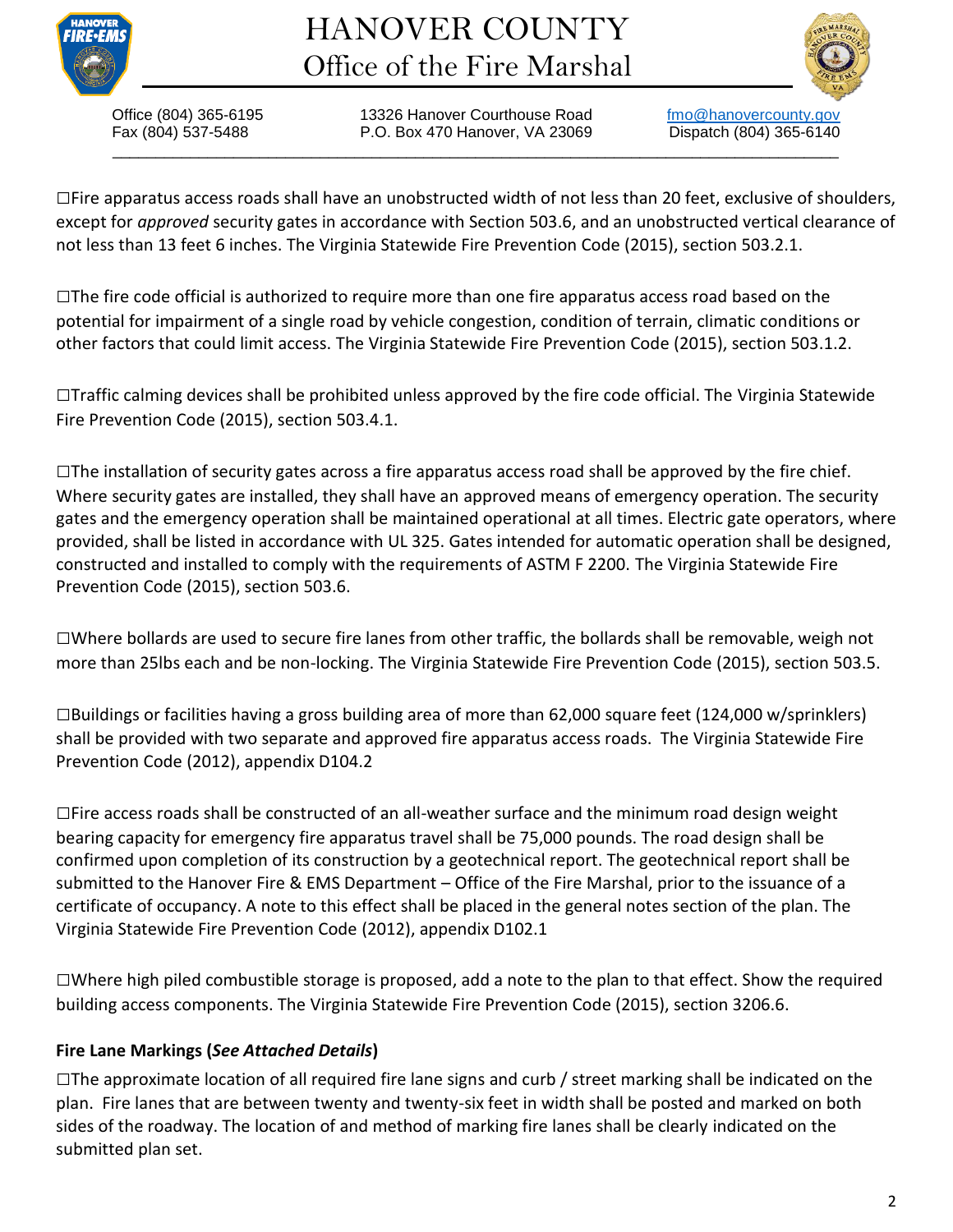

# HANOVER COUNTY Office of the Fire Marshal



\_\_\_\_\_\_\_\_\_\_\_\_\_\_\_\_\_\_\_\_\_\_\_\_\_\_\_\_\_\_\_\_\_\_\_\_\_\_\_\_\_\_\_\_\_\_\_\_\_\_\_\_\_\_\_\_\_\_\_\_\_\_\_\_\_\_\_\_\_\_\_\_\_\_\_\_\_\_\_\_\_\_\_\_

Office (804) 365-6195 13326 Hanover Courthouse Road [fmo@hanovercounty.gov](mailto:fmo@hanovercounty.gov) Fax (804) 537-5488 P.O. Box 470 Hanover, VA 23069 Dispatch (804) 365-6140

# **Aerial Access**

*□*Buildings or portions of buildings or facilities exceeding thirty foot in height above the lowest level of fire department vehicle access shall be provided with an aerial fire apparatus access road. The aerial fire apparatus access road shall be a minimum of twenty-six feet unobstructed clear width in the immediate vicinity of the building. Overhead obstructions in form of utility or power lines shall not be located within the aerial fire apparatus access roadway. At least one aerial fire apparatus access roadway shall be located a minimum of fifteen feet and a maximum of thirty feet from the building and positioned parallel to one entire side of the building. The Virginia Statewide Fire Prevention Code (2012), appendix D105. Buildings or facilities exceeding 30 feet or three stories shall have at least two means of fire apparatus access for each structure. The Virginia Statewide Fire Prevention Code Section (2012), appendix D104.1.

# **Turning Radius**

# *□*The minimum turning radius to be provided for emergency fire

apparatus to travel, including cul-de-sacs, shall have at least a 48-foot radius. The turning radius shall be demonstrated on the plan by template. The Virginia Statewide Fire Prevention Code (2012), appendix D103.3

*□*Emergency fire apparatus access roadways and fire lanes in excess of 150' dead end shall be provided with an approved turn-round. Dimensions of the approved turn-around shall be in accordance with The Virginia Statewide Fire Prevention Code (2012), figure D103.1 All dimensions of the turn-round shall be shown on the plan. The Virginia Statewide Fire Prevention Code (2012), appendix D103.4

# WATER / HYDRANT INFORMATION

# **Minimum Required Fire Flow**

*□*The minimum required fire flow for protection purposes shall be submitted to the Office of the Fire Marshal. Refer to the Virginia Statewide Fire Prevention Code (2012), appendix B105 for exceptions allowed for sprinkler protected buildings. Refer to The Virginia Statewide Fire Prevention Code (2012), appendix B104, B104.1, B104.2 and B104.3 for the calculation process and allowances. The correct format and calculation sheet can be obtained from the Office of the Fire Marshal.

# **Water Flow Test Data**

*□*Provide computer generated water flow test data verifying the required water flow for fire protection is available at the site. The water flow test results and graph, showing water flow in gallons per minute down to 20 psi., shall be emailed to Matt Rice and not included on the Plan Set in accordance with The Virginia Statewide Fire Prevention Code (2012), appendix B105.2 and table B105.1. Contact Hanover County Public Utilities at (804)365-6024 prior to and to schedule the testing.

# **Hydrants**

*□*An approved water supply for fire protection, either temporary or permanent, shall be made available as soon as combustible material arrive on site. The Virginia Statewide Fire Prevention Code (2015), section 3312.1.